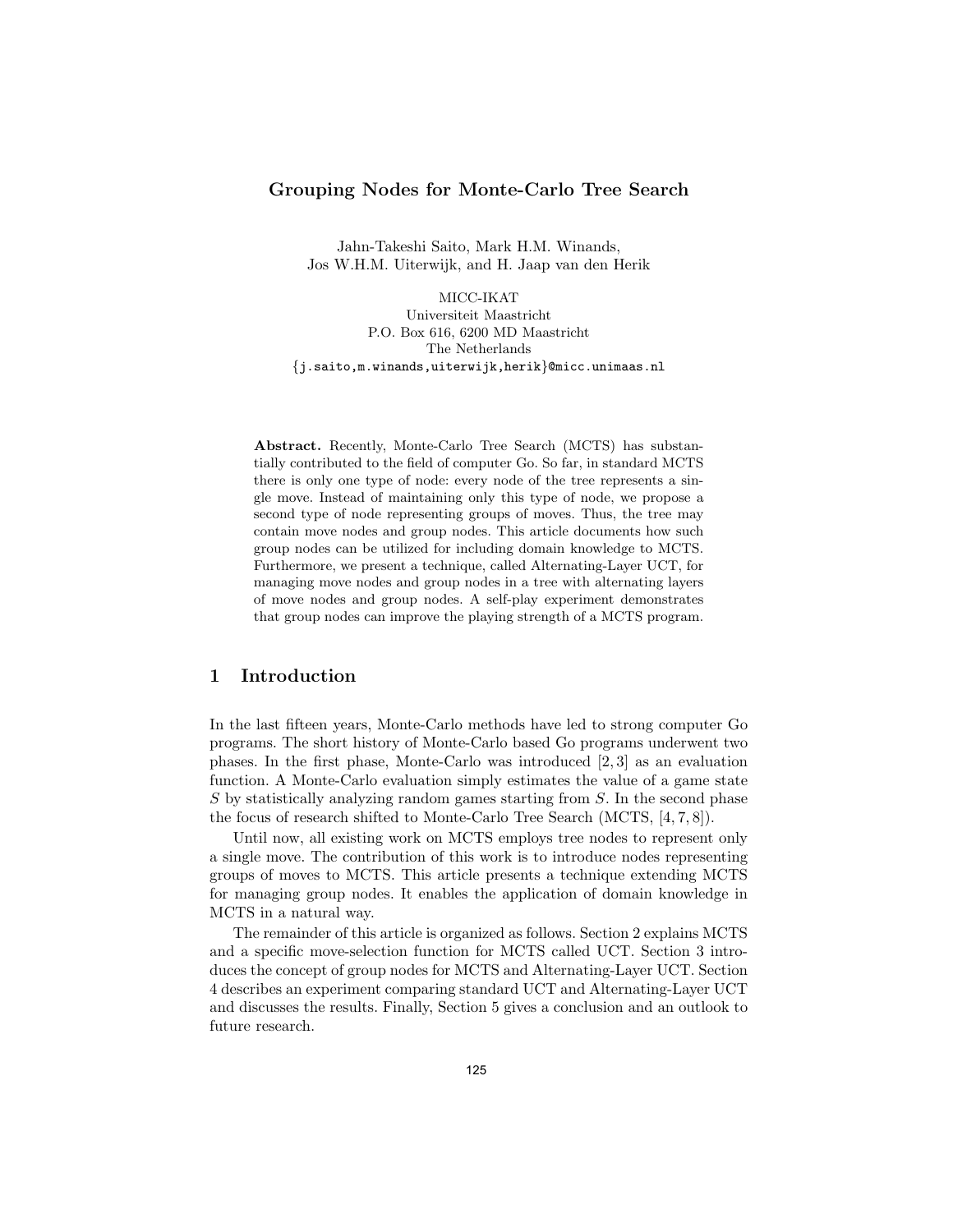## 2 Monte-Carlo Tree Search

This section first describes Monte-Carlo Tree Search (MCTS) in general (Subsection 2.1). In Subsection 2.2 a specific move-selection function for MCTS, called UCT, is explained.

### 2.1 The Monte-Carlo Tree Search Framework

MCTS constitutes a further development of the Monte-Carlo evaluation. It provides a tree-search framework for employing Monte-Carlo evaluations at the leaf nodes of a particular search tree.

MCTS constitutes a family of tree-search algorithms applicable to the domain of board games [4, 7, 8]. In general, MCTS repeatedly applies a best-first search at the top level. Monte-Carlo sampling is used as an evaluation function at leaf nodes. The results of previous Monte-Carlo evaluations are used for developing the search tree. MCTS consists of four stages [5]. During each iteration, four stages are consecutively applied:

- (1) move-selection;
- (2) expansion;
- (3) leaf-node evaluation;
- (4) back-propagation.

Each node N in the tree contains at least three different tokens of information: (i) a move representing the game-state transition associated with this node, (ii) the number  $t(N_i)$  of times the node has been played during all previous iterations, and (iii) a value  $v(N)$  representing an estimate of the node's game value. The search tree is held in memory. Before the first iteration, the tree consists only of the root node. While applying the four stages successively in each iteration, the tree grows gradually. The four stages of the iteration work as follows.

- (1) The move selection determines a path from the root to a leaf node. This path is gradually developed. At each node, starting with the root node, the best successor node is selected by applying a move-selection function to all child nodes. Then, the same procedure is applied to the selected child node. This procedure is repeated until a leaf node is reached.
- (2) After the leaf node is reached, it is decided whether this node will be expanded by storing some of its children in memory. The simplest rule, proposed by Coulom [7], is to expand one node per evaluation. The node expanded corresponds to the first position encountered that was not stored yet.
- (3) A Monte-Carlo evaluation (also called playout or simulation) is applied to the leaf node. Monte-Carlo evaluation is the strategic task that selects moves in self-play until the end of the game. This task might consist of playing plain random moves or – better – pseudo-random moves. The main idea is to play more reasonable moves by using patterns, capture considerations, and proximity to the last move.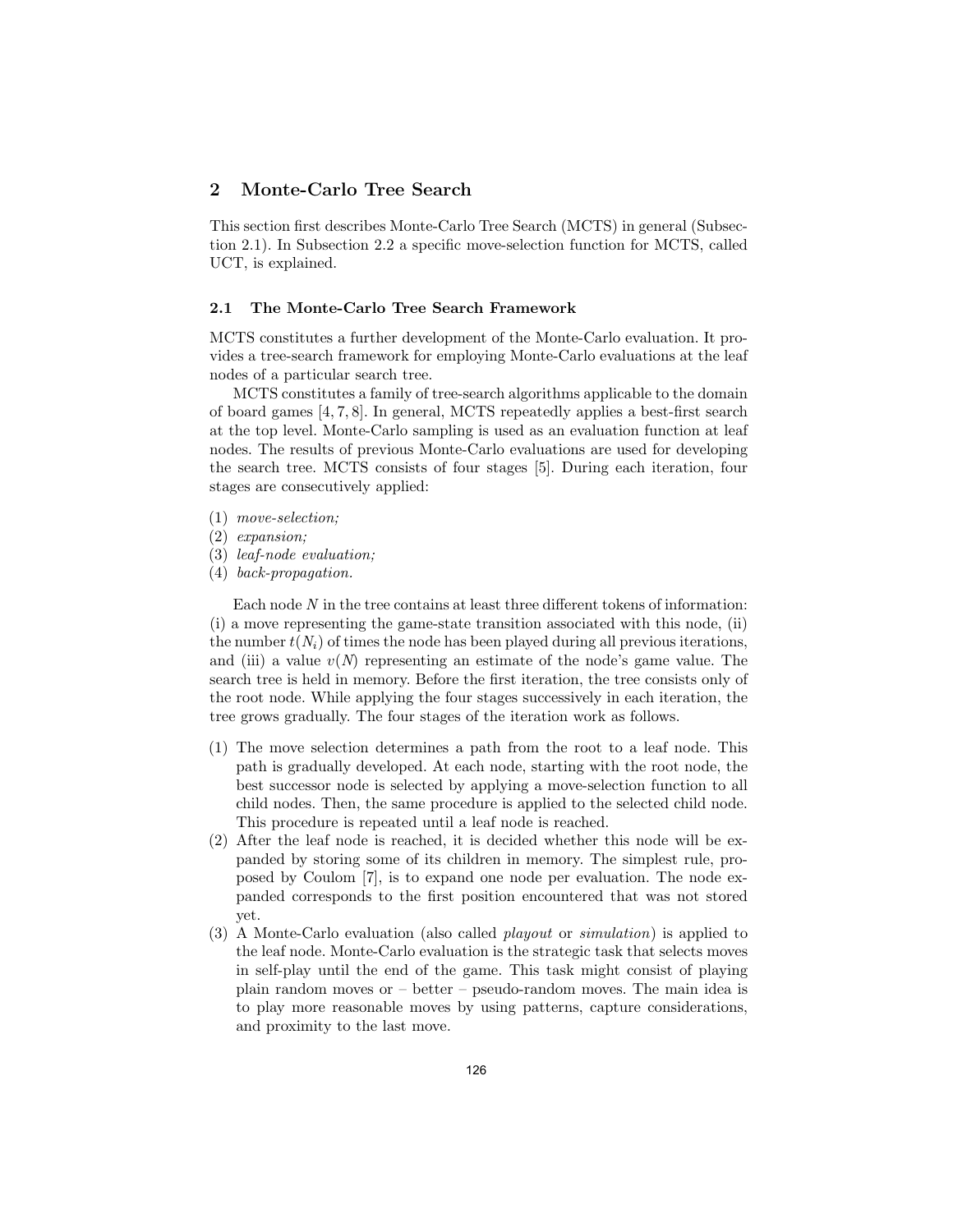(4) During the back-propagation stage, the result of the leaf node is backpropagated through the path created in the move-selection stage. For each node in the path back to the root, the node's game values are updated according to the updating function.<sup>1</sup> After the root node has been updated, this stage and the iteration are completed.

As a consequence of altering the values of the nodes on the path, the move selection of the next iteration is influenced. The various MCTS algorithms proposed in the literature differ in their move-selection functions and update functions. The following subsection briefly describes a specific move-selection function called UCT.

#### 2.2 UCT

Kocsis and Szepesvári  $[8]$  introduced the move-selection function UCT. It was fruitfully applied in top-level Go programs such as CRAZY STONE, MOGO, and Mango. These programs entered in the loop of various KGS tournaments successfully.

Given a node  $N$  with children  $N_i$ , the move-selection function of UCT chooses the child node  $N_i$  which maximizes<sup>2</sup> the following criterion.

$$
\overline{X}_i + C \sqrt{\frac{\ln t(N)}{t(N)_i}} \ . \tag{1}
$$

This criterion takes into account the number of times  $t(N)$  that node N was played in previous iterations, the number of times  $t(N_i)$  the child  $N_i$  was selected in previous iterations, and the average evaluation  $X_i$  of the child node  $N_i$ .

The weighted square-root term in Equation 1 describes an upper confidence bound for the average game value. This value is assumed to be normally distributed among the evaluations selected during all iterations. Each iteration passing through N represents a random experiment influencing the estimate of the mean parameter  $\overline{X}$  of this distribution.

The constant  $C$  controls the balance between exploration and exploitation  $[5]$ . It prescribes how often a move represented by child node  $N_i$  with high confidence (large  $t(N_i)$ ) and good average game value (large  $\overline{X}_i$ ) is preferred to a move with lower confidence or lower average game value.

The update function used together with UCT sets the value  $\overline{X}$  of a node  $\overline{N}$ to the average of all the values of the previously selected children including the latest selected child's value  $X_i$ .

### 3 Grouping Nodes

We describe the concept of group nodes in this section. Subsection 3.1 outlines related work in which domain knowledge is applied to form groups of moves.

 $1$  Coulom [7] refers to update function as back-propagation operator.

<sup>2</sup> In Min nodes the roles are reversed and the criterion is minimized.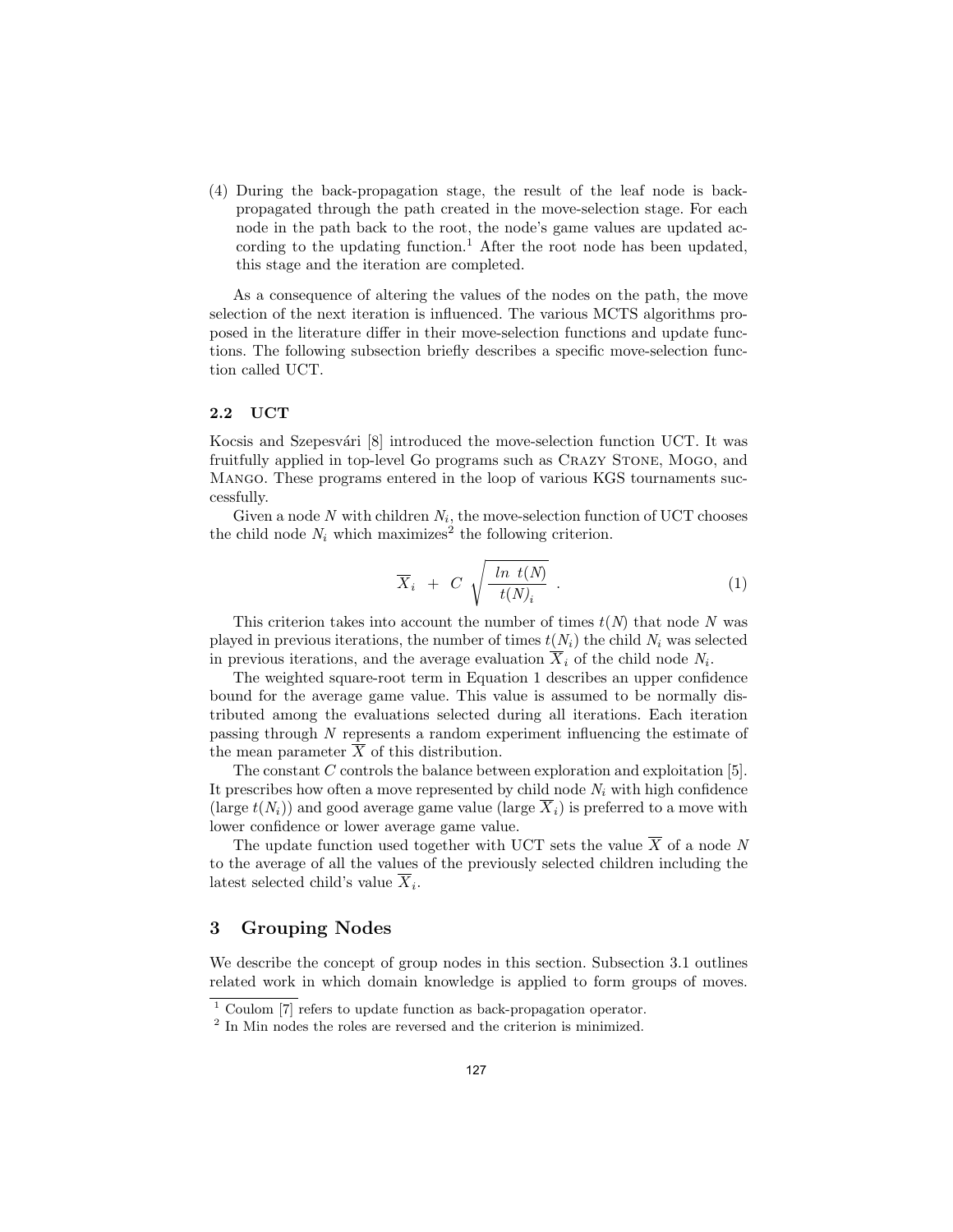Subsection 3.2 provides a detailed account of the features of group nodes. Subsection 3.3 presents an extension of the UCT which is able to manage group nodes.

### 3.1 Related Work

The idea of categorizing moves in games is not new. The work of Tsuruoka et al. [10], to name only one example, applies domain knowledge in the game of Shogi to categorize follow-up moves for a given game state according to simple features. Depending on which categories the move falls into, the amount of resources (mainly search depth) allocated to searching this particular move is fixed. In the domain of computer Go, simple features have been applied for various tasks related to search. Features have been used to assign probabilities to playing certain moves in random games or to eliminate unpromising moves.

The concept of Metapositions was established by Sakuta [9] to represent sets of possible game states. Metapositions are employed as nodes in game-tree search. Moreover, Metapositions were found to be suitable to represent sets of game states consistent with observations made in the imperfect information game Kriegspiel [6].

Set Pruning, introduced by Bouzy [1], is a technique, first developed for computer Go. It brings together two items: first, the idea of grouping moves according features, and second, the aspect using sets of moves in a search tree as found in Metapositions. In Set Pruning two categories of moves are maintained: moves labelled as Good moves and moves labelled as Bad moves. Then, Monte-Carlo evaluation is applied to moves in both sets and a common statistic is maintained for all moves belonging to the same category. The technique proposed here can be viewed as a twofold extension of this technique. The first extension effects the number of move groups which we suggest to generalize to more than only two. The second extension this article proposes to go beyond Set Pruning concerns the framework groups are used in: instead of considering only Monte-Carlo evaluation, we propose to apply groups to MCTS. This second extension implies that the statistics are no longer kept in only one place (a node to be evaluated). Instead, the statistics alter many nodes in the search tree. Thus, a mechanism is required to adopt the idea of groups of moves to MCTS. This mechanism is facilitated by group nodes which are the subject of the following subsection.

### 3.2 Group Nodes

In plain MCTS, all nodes of the tree represent simple moves. We call them move nodes. To facilitate the use of domain knowledge we introduce the concept of group nodes. A group node represents a group of moves. Domain knowledge in the form of features is used to group the nodes.

Given a move represented by a node  $N$ , we suggest to partition the set of its child nodes  $N_i$ . We call each partition a group. The partitioning is achieved by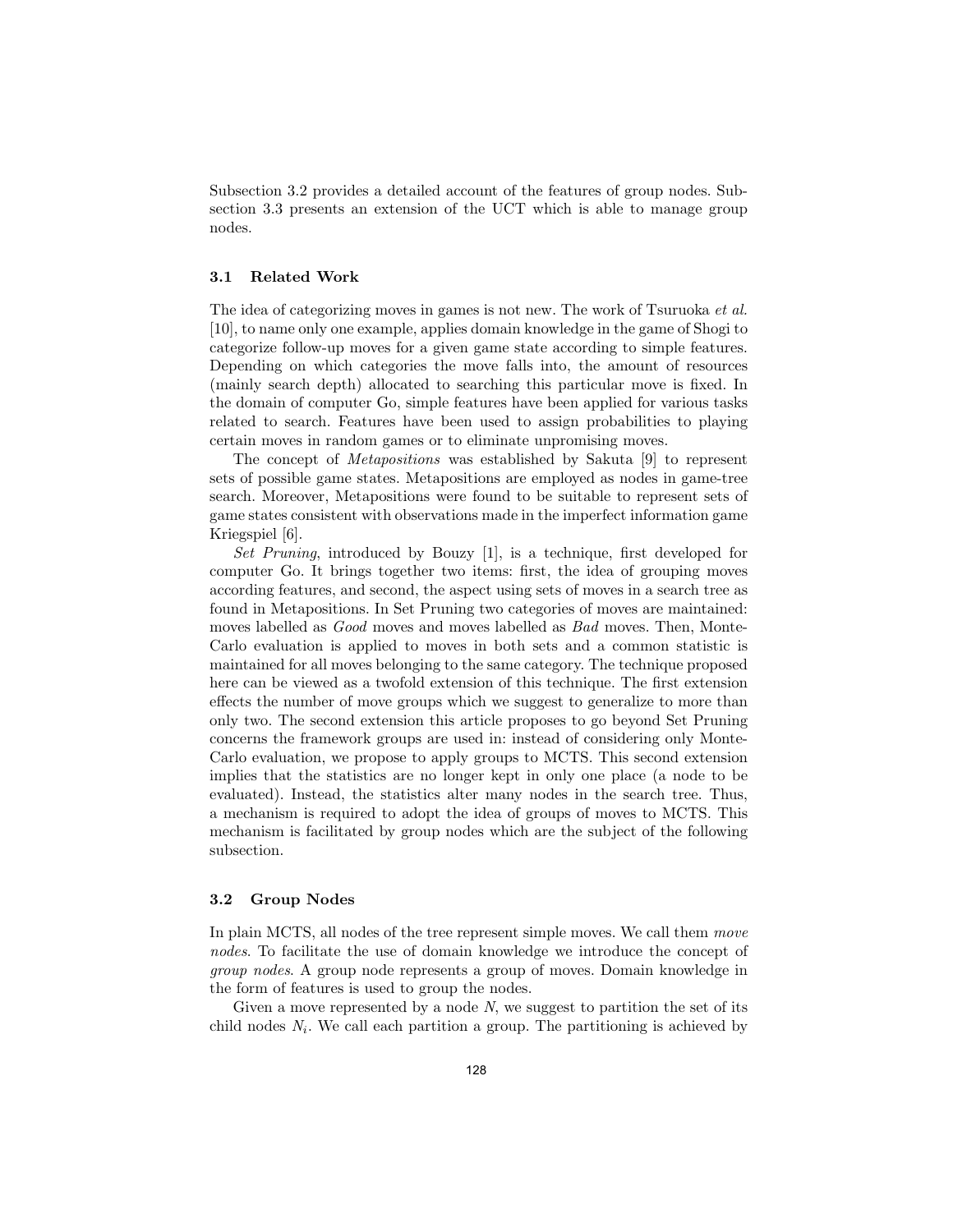assigning each  $N_i$  to exactly one group according to whether they meet certain pairwise exclusive features.

Group nodes can function in a MCTS framework only if they provide the basic features MCTS requires a node to have (cf. Subsection 2.1). Thus, for each group node  $G$  three features are recorded: (i) a move representing the game state transition associated with this move, (ii) the number  $t(G)$  of times it was visited in previous iterations, and (iii) a game value  $\overline{X}_G$ . Since a group node does not represent a single move, the game state is not altered whenever a group node is met during an iteration. The game value of a group node is set to represent the average game value of all nodes belonging to the group.

### 3.3 Alternating-Layer UCT

Alternating-Layer UCT is a technique which manages group nodes in the UCT framework [8]. The Alternating-Layer UCT maintains two types of nodes in the MCTS tree in parallel: (1) move nodes, and (2) group nodes.

When a move node  $N$  is expanded, it is expanded in two steps. First,  $N$  is expanded into group nodes (first layer). Second, each of the newly expanded group nodes is expanded into move nodes (second layer).

In the first step, all successor nodes are grouped according to features (cf. Subsection 3.1). Each group is represented by a group node  $G_i$ . These newly created group nodes become the new children of N. In the second step, each  $G_i$ is expanded. For each member move of  $G_i$  a new move node  $G_{ij}$  is created as child node of  $G_i$ .

After completing the two steps of expanding a move node, all new leaf nodes are move nodes. Because the root is a move node, all leaf nodes are move nodes at the end of each iteration. Furthermore, the structure of the search tree is such that move nodes and group nodes form alternating layers (leading to the proposed naming).

In standard implementations of the UCT algorithm, all follow-up moves of a leaf node  $L$  are chosen randomly until  $L$  has been played a critical number  $x$  of times  $(t(L) > x)$ . Analogously, we suggest choosing the follow-up move of a leaf node L among its succeeding groups with equal probability while  $t(L) > x$ . This equidistribution results in an implicit weighting of moves, because the number of members may vary between the groups. We consider, e.g., that two groups  $G_1$  and  $G_2$  are given with  $n_1$  or  $n_2$  moves, respectively. Furthermore,  $n_1 \gg n_2$ . If both groups are selected equally often, a move which is member of  $G_1$  is less likely to be selected than a move which is member of  $G_2$ .

## 4 Experiment

In this section, we test the increase of playing strength gained by Alternating-Layer UCT. Subsection 4.1 describes the setup of a self-play experiment. Subsection 4.2 presents and comments the results obtained.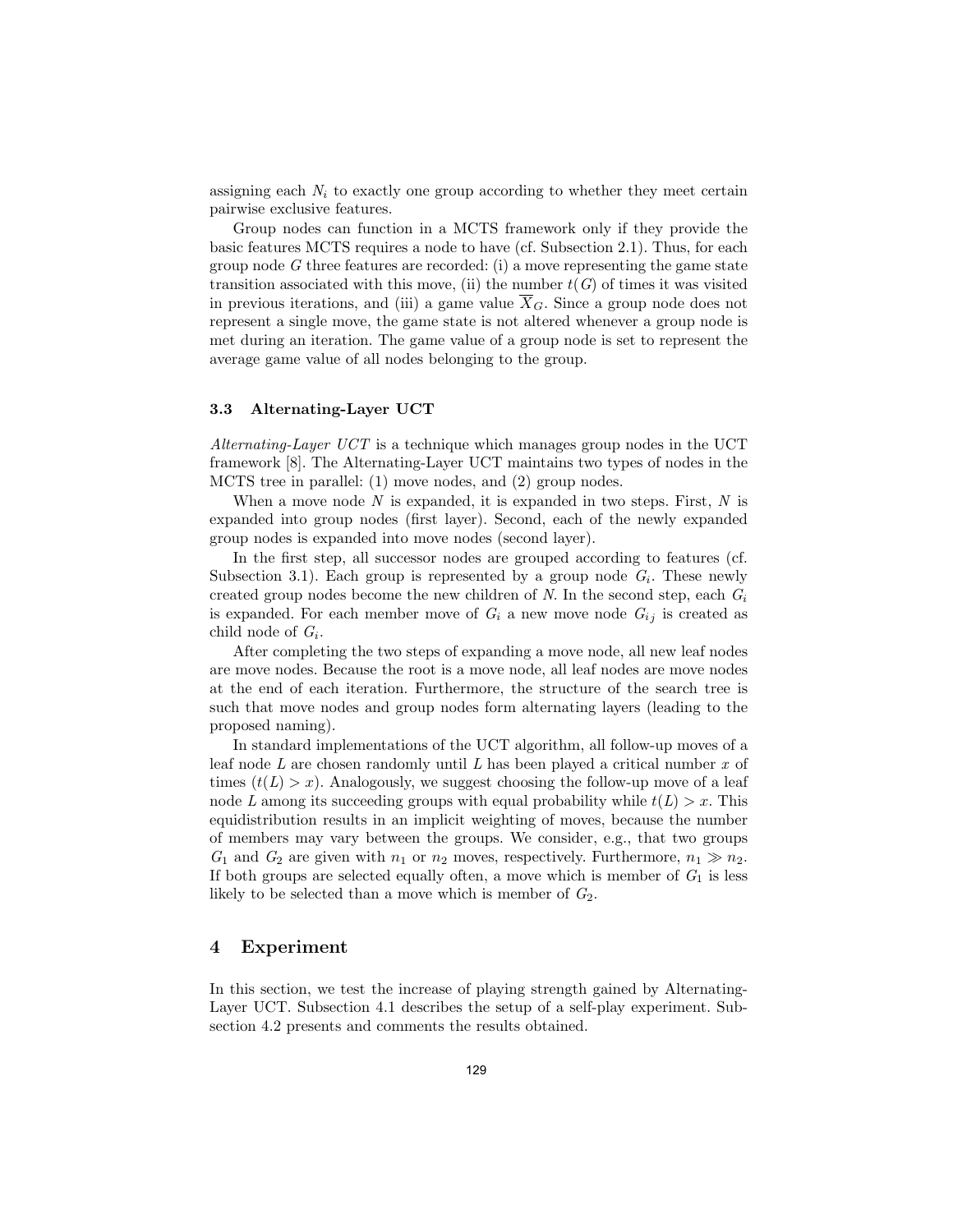#### 4.1 Set-up

Standard UCT and the Alternating-Layer UCT were implemented for the domain of computer Go. We refer to the resulting programs as STD and AL, respectively.

Both implementations were compared in a series of 1,000 games of direct play on  $9 \times 9$  boards with 5.5 points Komi (500 games for each program playing Black, respectively). The time setting was one second per move. The Monte-Carlo sampling used in both implementations is based on small hand-tuned patterns and reaches a speed of about 22,000 sampled games per second on the given hardware (cf. below). The C parameter (cf. Equation 1) was set to 1.9, determined by trial-and-error, for  $STD$  and  $AL$ . The x parameter (cf. 3.3) for describing the threshold for expanding moves was set to the number of children of the node to be expanded.

The number of iterations available per move for STD is 30,000. To compensate for the grouping overhead of alternating-layer UCT, AL was allowed only 10,000 iterations per move.

Two features were used for grouping in  $AL$  resulting in three types of group nodes. The first feature is proximity to the last move. The proximity chosen is the Manhattan distance of 2. (For the empty board, the last move is set to be the center.) The second feature determines whether a move is a border move. The three resulting groups are the following.

- Group 1 All legal moves in the proximity of the last move.
- Group 2 All legal moves on the border of the game board which do not belong to group 1.
- Group 3 All legal moves which do not belong to either group 1 or group 2.

The experiment was conducted on a Quad-Opteron server with 3.4 GHz Opteron processors and 32 GB of memory running a well-known Linux distribution. Both algorithms are implemented in C++.

#### 4.2 Results

Playing the 1,000 games required a total playing time of ca. 30 hours. Of these, about two thirds were required by STD and the remainder by AL. Of 1,000 games AL won 838 and STD won 162.

A qualitative analysis of several dozen sample games shows that AL plays more consistently than *STD*. The program seems to beat *STD* because of its tactical superiority. This suggests that AL takes advantage of focusing samples on local positions more often than STD. In contrast, AL seems to shift the focus and play non-local moves with a better timing than STD. AL never plays border moves and does not seem to invest much effort on testing such moves during the first 50 moves, whereas *STD* occasionally plays border moves.

The result of the experiment clearly shows that Alternating-Layer UCT outperforms palin UCT. We may conclude that group nodes can serve to integrate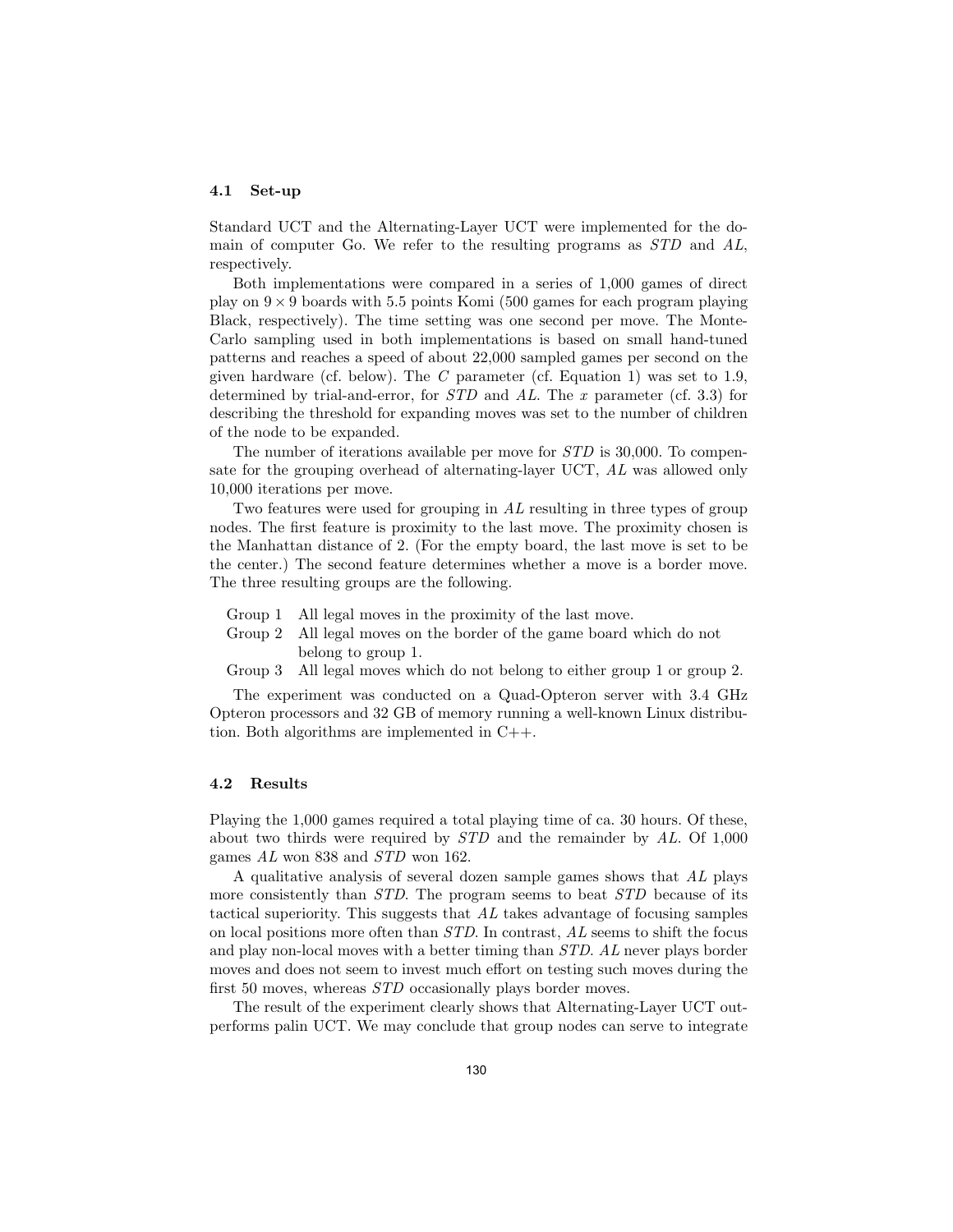domain knowledge in the MCTS framework successfully. Moreover, it may be inferred that the UCT framework is sufficiently flexible to choose the right group nodes, and that providing group nodes significantly improves the ability of the program to focus on promising branches more quickly.

The computational overhead for grouping nodes is outweighed by the benefits of narrowing down the search space in the experiment. While this is true for the three computationally cheap feature groups tested in the experiment, it remains to be seen how well this approach scales to a larger number of groups.

## 5 Conclusion and Future Research

In this article we introduced the concept of group nodes for MCTS. Alternating-Layer UCT was proposed as a technique for adopting group nodes for MCTS. A self-play experiment showed that Alternating-Layer UCT outperformed standard UCT. Based on the outcome of the experiment we may tentatively conclude that the proposed approach can incorporate domain-specific knowledge in MCTS successfully.

Future work will address the following six items. First, in order to examine whether the results found in this work generalize to deeper search, the programs will be tested with a more generous time setting. Second, the number of groups will be increased using more refined features, e.g., by using a move predictor. Third, the weighting of the probabilities assigned to group nodes will be examined more closely. Fourth, other algorithms for including group nodes in the MCTS framework could be devised. Whereas the Alternating-Level UCT straightforwardly adds group nodes after every node expansion, it might prove more useful to expand group nodes only for certain move nodes. This might reduce the computational cost required for grouping nodes. Similarly, group nodes could be allowed to have group nodes as their child nodes. Fifth, the grouping techniques will be compared to other means of incorporating domain knowledge in UCT. Sixth, the new technique will be implemented in a tournament program, e.g., Mango.

## Acknowledgements

We are indepted to Ulaş Türkmen and Guillaume Chaslot for their valuable feedback. This work is financed by the Dutch Organization for Scientific Research, NWO, as part of the project Go for Go, grant number 612.066.409.

# References

1. Bouzy, B.: Move Pruning Techniques for Monte-Carlo Go. In van den Herik, H.J., Hsu, S.C., sheng Hsu, T., Donkers, J.H., eds.: Advances in Computer Games (ACG 11). Volume 4250 of LNCS., Springer-Verlag, Berlin (2006) 104–119